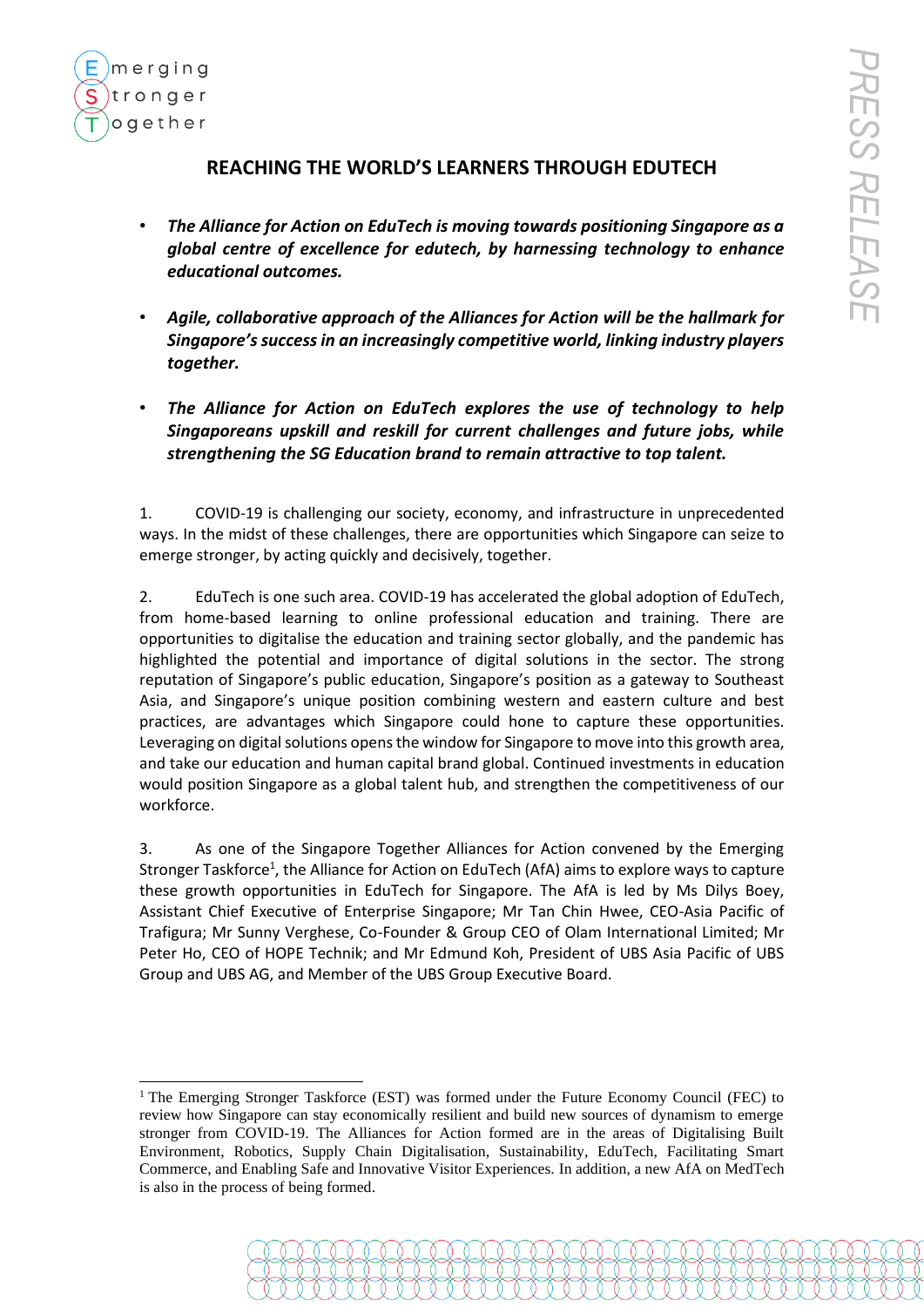

4. With support from BCG Digital Ventures, the AfA leapt into action and organised a Hack-A-Future workshop in June 2020, bringing together almost 30 companies, including private education players, Institutes of Higher Learning, corporates, and government agencies, to ideate and select venture concepts that would advance EduTech in Singapore. The session brought together industry competitors to develop EduTech ventures (details of the selected EduTech ventures are in Annex A). This agile and collaborative approach will be the hallmark for Singapore's success in an increasingly competitive world, linking industry stakeholders together for quick action and mutual benefit.

5. With venture building support from the Singapore Economic Development Board, each of the venture teams embarked on 3-month sprints to validate the opportunity area and to develop a viable business model and prototype. Enterprise Singapore, through its network of Overseas Centres and partners, also facilitated the introduction of the market-ready ventures to business partners and collaborators in supporting their initial steps to overseas potentials. Two of the ventures have been launched, namely the Agility Growth Index and eduCLaaS Academy, and together, the ventures aim to support Singaporeans in their skills acquisition and career pathways, to be better prepared for current challenges and to embrace new opportunities. The four ventures (ZilLearn Skills, WorkGuide.Co, Agility Growth Index and eduCLaaS Academy) target various segments of our current and potential workforce, from existing workers, new entrants, job seekers, to students and working adults in higher education. The ventures would aid to strengthen the Singapore Education brand to remain attractive to top talent, and in exporting EduTech products to the region.

6. The AfA is galvanising the EduTech sector and rallying support from companies around a common goal of identifying EduTech solutions for export, and capturing new market opportunities. The AfA engaged PebbleRoad to engage ecosystem players in a design sprint, and surface insights on how Singapore's EduTech ecosystem can be strengthened to capture the potential of EduTech. Today, the AfA conducted an Industry Engagement Session to further gather views and perspectives, as well as to springboard more collaborations.

7. The EST welcomes all partners to journey together. More information is available on the EST website: [www.emergingstronger.sg.](http://www.emergingstronger.sg/)

## <Quote from Ms Dilys Boey, Lead, EduTech AfA>

*"Through the EduTech AfA, many stakeholders across the education ecosystem have leanedin on the opportunities present in the sector. I am encouraged by the commitment and passion shown by the industry stakeholders who have set aside individual interests and worked together to catalyse growth opportunities particularly in skills development and continuing education. It is through the collective insights and experience across multiple stakeholders that allow the ventures to ideate, prototype and market testsolutions quickly. Some of the ventures have seen early success, such as the Agility Growth Index (AGI), which had over 500 companies sign up for their beta launch. We hope to see more ideas and collaborations arise from the Industry Engagement session."*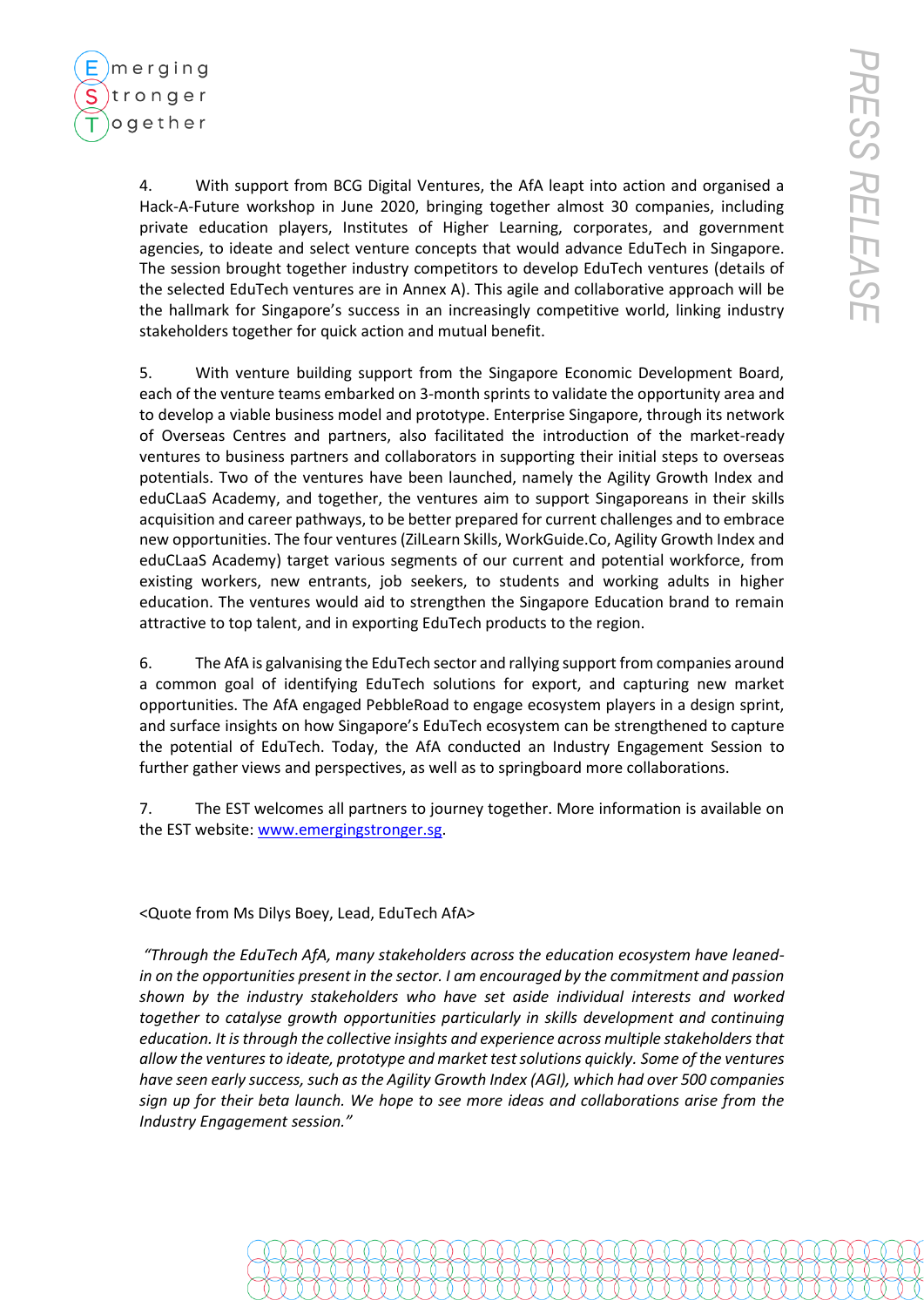

<Quote from Mr Tan Chin Hwee, Co-Lead, EduTech AFA, and NTU/NIE board member>

*"EduTech has always been an exciting space, and with COVID-19, the opportunities are boundless for individuals and businesses alike. Singapore's position as a gateway to Southeast Asia puts us in good stead to grow and to support the growth of EduTech in Singapore and the region. With the collaborative spirit forged by the Alliances for Action, we can leverage on each other's strengths, and go further, together."* 

<Quote from Mr Ong Tze-Ch'in, CE/SSG>

*"The Training and Adult Education sector is a critical enabler for the SkillsFuture movement. We welcome the work of the EduTech AfA to engender new public-private partnerships and to strengthen and transform the sector. This is very timely as SSG embarks on our work for the Next Bound of SkillsFuture. I look forward to the exciting new initiatives and projects that will arise from the AfA's work with the TAE industry*.*"*

## **MINISTRY OF TRADE AND INDUSTRY 25 JANUARY 2021**

Annex A: Details of selected ventures from Hack-A-Future workshop

For media queries, please contact:

Joseph Khong Senior Assistant Director, Communications and Engagement Division HP: +65 9832 0060 E[: Joseph\\_KHONG@mti.gov.sg](mailto:Joseph_KHONG@mti.gov.sg)

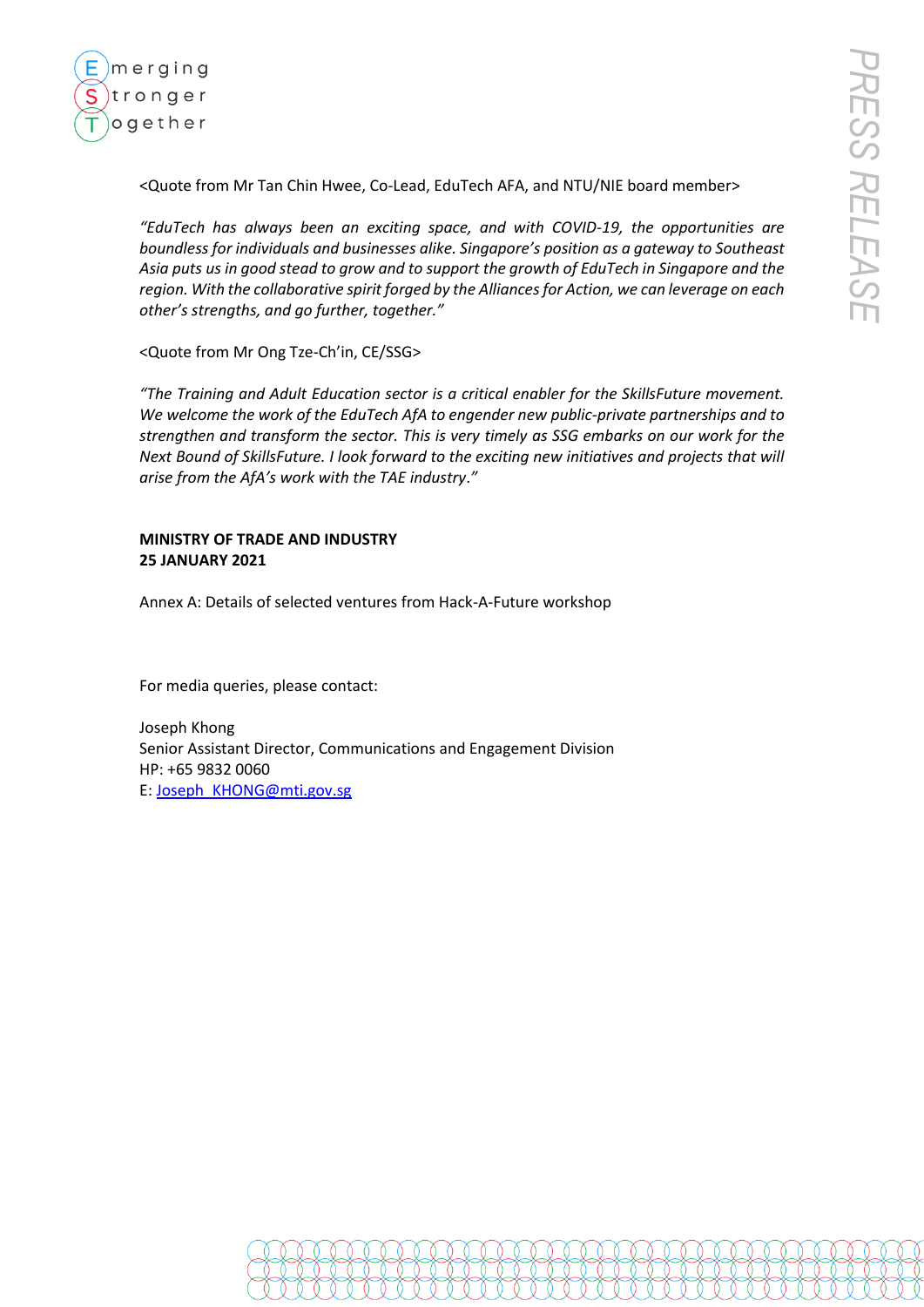

## **Annex A: Details of selected ventures from Hack-A-Future workshop**

| Venture            | ZilLearn Skills                                                                                                                                                                                                                                                                                                                                                                                                                   |
|--------------------|-----------------------------------------------------------------------------------------------------------------------------------------------------------------------------------------------------------------------------------------------------------------------------------------------------------------------------------------------------------------------------------------------------------------------------------|
| Partners           | Kydon Group, JobTech, TaFtc, SMU, SSG                                                                                                                                                                                                                                                                                                                                                                                             |
| What it is         | First fully integrated career advancement platform that provides<br>personalised career and learning recommendations for Singaporeans<br>through skill sets evaluation, leveraging data-driven job market<br>insights and identifying upskilling and reskilling needs to future proof<br>careers and transform lifelong learning.<br>Platform experience                                                                          |
|                    | Evaluating existing skill sets from current resumes<br>Skills map visualisation to identify skills gaps and set learning<br>$\bullet$<br>goals to reach career aspirations<br>Identification of suitable job roles in demand and in trending<br>$\bullet$<br>industries<br>Learn anytime and anywhere with courses from local and<br>$\bullet$<br>international providers<br>Dashboard to track learning pathways and credentials |
| Target launch date | March/April 2021                                                                                                                                                                                                                                                                                                                                                                                                                  |

| Venture    | Agility Growth Index (www.newcampus.co/agi/home)                                                                                                                                                                                                                                                                                                                               |
|------------|--------------------------------------------------------------------------------------------------------------------------------------------------------------------------------------------------------------------------------------------------------------------------------------------------------------------------------------------------------------------------------|
| Partners   | <b>NewCampus</b>                                                                                                                                                                                                                                                                                                                                                               |
| What it is | To succeed in an increasingly volatile and complex business<br>environment, organisations need to adapt and learn faster. However,<br>it is hard to measure how adaptable or how fast someone learns.                                                                                                                                                                          |
|            | The Agility Growth Index (AGI) is an analytics tool that helps companies<br>of all sizes understand the learning behaviours and motivators of their<br>workforce, allowing them to effectively engage and retain high<br>performers.                                                                                                                                           |
|            | Since the launch in August, more than 500 startups, SMBs and<br>corporates have signed up, including teams at Gojek, PayPal and DBS.<br>This has allowed the AGI to collect over 9,000 data points to better<br>understand how high performers learn inside and outside of work, and<br>what companies can do to develop highly engaging and effective<br>upskilling programs. |